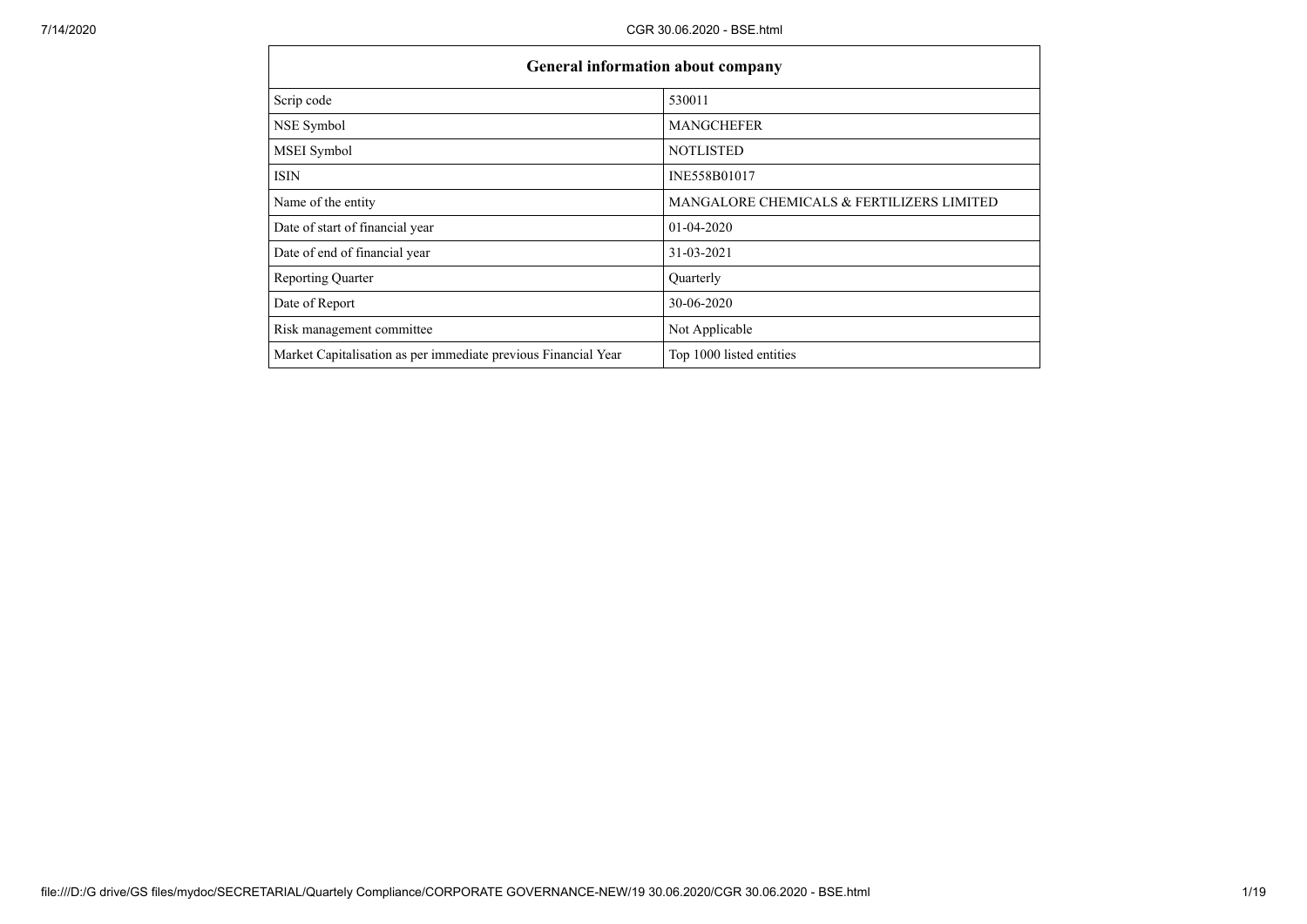|                |                                                                      |                                |            |            |                                                       |                            |                            |                          |                                                                                                      |                                             | <b>Annexure I</b>                        |                                                          |                      |                                            |                                                                                                                                                |                                                                                                                                                                      |                                                                                                                                                                          |                                                                                                                                                                                                           |                                      |                                             |
|----------------|----------------------------------------------------------------------|--------------------------------|------------|------------|-------------------------------------------------------|----------------------------|----------------------------|--------------------------|------------------------------------------------------------------------------------------------------|---------------------------------------------|------------------------------------------|----------------------------------------------------------|----------------------|--------------------------------------------|------------------------------------------------------------------------------------------------------------------------------------------------|----------------------------------------------------------------------------------------------------------------------------------------------------------------------|--------------------------------------------------------------------------------------------------------------------------------------------------------------------------|-----------------------------------------------------------------------------------------------------------------------------------------------------------------------------------------------------------|--------------------------------------|---------------------------------------------|
|                |                                                                      |                                |            |            |                                                       |                            |                            |                          | Annexure I to be submitted by listed entity on quarterly basis                                       |                                             |                                          |                                                          |                      |                                            |                                                                                                                                                |                                                                                                                                                                      |                                                                                                                                                                          |                                                                                                                                                                                                           |                                      |                                             |
|                | I. Composition of Board of Directors                                 |                                |            |            |                                                       |                            |                            |                          |                                                                                                      |                                             |                                          |                                                          |                      |                                            |                                                                                                                                                |                                                                                                                                                                      |                                                                                                                                                                          |                                                                                                                                                                                                           |                                      |                                             |
|                | Disclosure of notes on composition of board of directors explanatory |                                |            |            |                                                       |                            |                            |                          |                                                                                                      |                                             |                                          |                                                          |                      |                                            |                                                                                                                                                |                                                                                                                                                                      |                                                                                                                                                                          |                                                                                                                                                                                                           |                                      |                                             |
|                |                                                                      |                                |            |            |                                                       |                            |                            |                          |                                                                                                      |                                             |                                          | Wether the listed entity has a Regular Chairperson   Yes |                      |                                            |                                                                                                                                                |                                                                                                                                                                      |                                                                                                                                                                          |                                                                                                                                                                                                           |                                      |                                             |
|                |                                                                      |                                |            |            |                                                       |                            |                            |                          |                                                                                                      |                                             |                                          | Whether Chairperson is related to MD or CEO   No         |                      |                                            |                                                                                                                                                |                                                                                                                                                                      |                                                                                                                                                                          |                                                                                                                                                                                                           |                                      |                                             |
| Sr             | Title<br>(Mr)<br>$\sqrt{ }$<br>Ms)                                   | Name of the<br>Director        | PAN        | $\rm{DIN}$ | Category 1<br>of directors                            | Category 2<br>of directors | Category 3<br>of directors | Date<br>of<br>Birth      | Whether<br>special<br>resolution<br>passed?<br>[Refer Reg.<br>$17(1A)$ of<br>Listing<br>Regulations] | Date of<br>passing<br>special<br>resolution | <b>Initial Date</b><br>of<br>appointment | Date of Re-<br>appointment                               | Date of<br>cessation | Tenure<br>of<br>director<br>(in<br>months) | No of<br>Directorship<br>in listed<br>entities<br>including<br>this listed<br>entity (Refer<br>Regulation<br>17A of<br>Listing<br>Regulations) | No of<br>Independent<br>Directorship<br>in listed<br>entities<br>including<br>this listed<br>entity<br>(Refer<br>Regulation<br>$17A(1)$ of<br>Listing<br>Regulations | Number of<br>memberships<br>in Audit/<br>Stakeholder<br>Committee(s)<br>including this<br>listed entity<br>(Refer<br>Regulation<br>$26(1)$ of<br>Listing<br>Regulations) | No of post<br>of<br>Chairperson<br>in Audit/<br>Stakeholder<br>Committee<br>eld in listed<br>entities<br>including<br>this listed<br>entity (Refer<br>Regulation<br>$26(1)$ of<br>Listing<br>Regulations) | Notes for<br>not<br>providing<br>PAN | Notes for<br>not<br>providing<br><b>DIN</b> |
|                | Mr                                                                   | <b>ARUN</b><br><b>DUGGAL</b>   | AEJPD7754D | 00024262   | Non-<br>Executive -<br>Independent<br>Director        | Chairperson                | Shareholder<br>Director    | $01 -$<br>$10-$<br>1946  | NA                                                                                                   |                                             | 29-09-2015                               | 19-10-2015                                               |                      | 60                                         |                                                                                                                                                | 3                                                                                                                                                                    | $\sim$                                                                                                                                                                   | $\Omega$                                                                                                                                                                                                  |                                      |                                             |
| 2              | Mr                                                                   | N SURESH<br><b>KRISHNAN</b>    | AALPK2725K | 00021965   | Executive<br>Director                                 | Not<br>Applicable          | MD                         | $03 -$<br>$06 -$<br>1964 | <b>NA</b>                                                                                            |                                             | 29-09-2015                               | 01-01-2016                                               |                      |                                            | $\overline{2}$                                                                                                                                 | $\mathbf{0}$                                                                                                                                                         | 3                                                                                                                                                                        | $\theta$                                                                                                                                                                                                  |                                      |                                             |
| $\mathbf{3}$   | Mr                                                                   | <b>AKSHAY</b><br><b>PODDAR</b> | AFUPP0096C | 00008686   | Non-<br>Executive -<br>Non<br>Independent<br>Director | Not<br>Applicable          |                            | $20 -$<br>$07 -$<br>1976 | <b>NA</b>                                                                                            |                                             | 29-09-2015                               | 29-09-2015                                               |                      |                                            | 6                                                                                                                                              | $\mathbf{0}$                                                                                                                                                         | 2                                                                                                                                                                        | $\mathbf{1}$                                                                                                                                                                                              |                                      |                                             |
| $\overline{4}$ | Mr                                                                   | D A<br><b>PRASANNA</b>         | AAGPP4040F | 0025337    | Non-<br>Executive -<br>Independent<br>Director        | Not<br>Applicable          | Shareholder<br>Director    | $03 -$<br>$10-$<br>1948  | <b>NA</b>                                                                                            |                                             | 06-05-2016                               | 06-05-2016                                               |                      | 60                                         |                                                                                                                                                | 1                                                                                                                                                                    |                                                                                                                                                                          |                                                                                                                                                                                                           |                                      |                                             |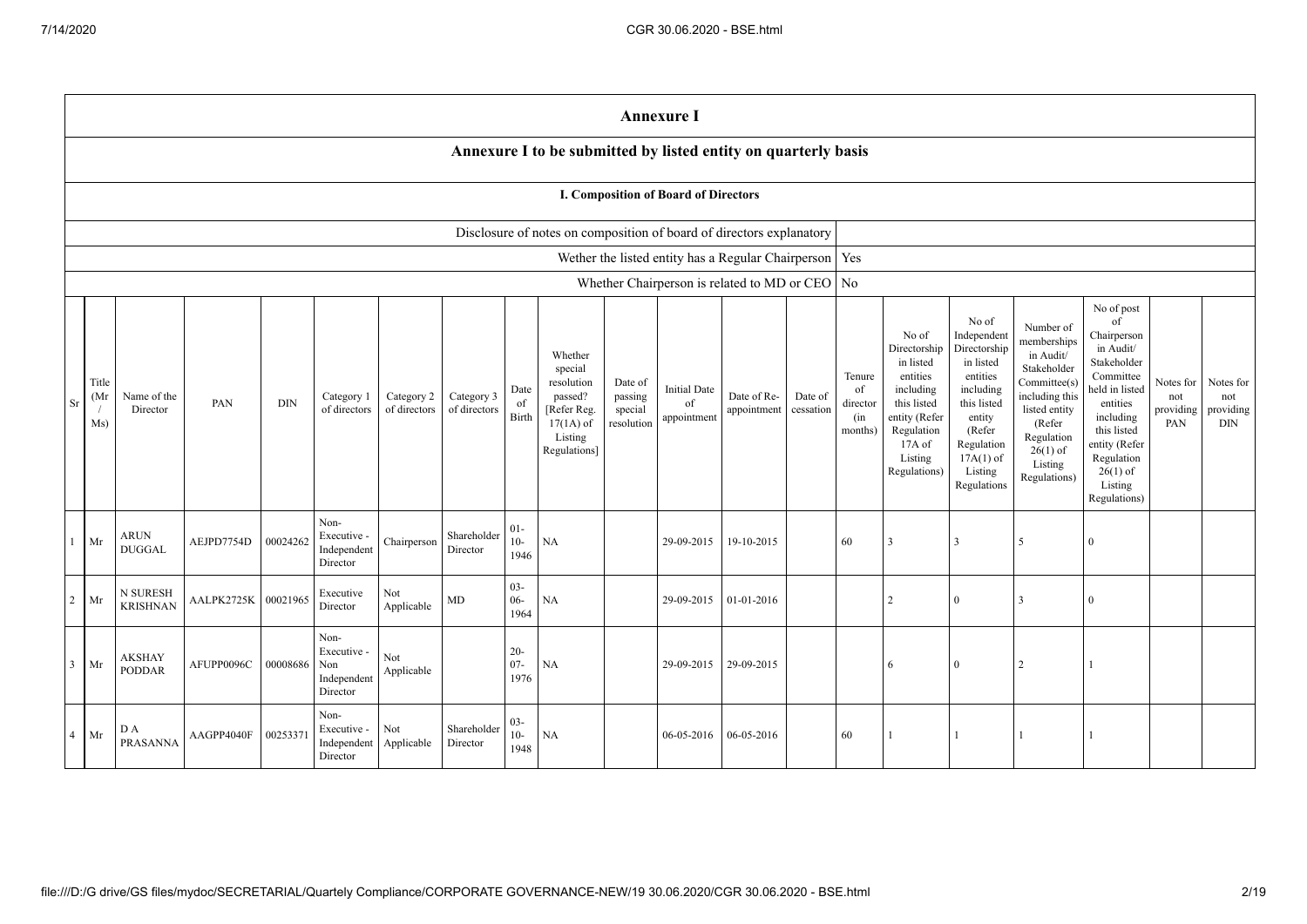$\Box$ 

|    |                      |                                     |                     |            |                                                       |                               |                            |                          | <b>I. Composition of Board of Directors</b>                                                          |                                             |                                          |                            |                      |                                            |                                                                                                                                                |                                                                                                                                                                      |                                                                                                                                                                          |                                                                                                                                                             |
|----|----------------------|-------------------------------------|---------------------|------------|-------------------------------------------------------|-------------------------------|----------------------------|--------------------------|------------------------------------------------------------------------------------------------------|---------------------------------------------|------------------------------------------|----------------------------|----------------------|--------------------------------------------|------------------------------------------------------------------------------------------------------------------------------------------------|----------------------------------------------------------------------------------------------------------------------------------------------------------------------|--------------------------------------------------------------------------------------------------------------------------------------------------------------------------|-------------------------------------------------------------------------------------------------------------------------------------------------------------|
|    |                      |                                     |                     |            |                                                       |                               |                            |                          | Disclosure of notes on composition of board of directors explanatory                                 |                                             |                                          |                            |                      |                                            |                                                                                                                                                |                                                                                                                                                                      |                                                                                                                                                                          |                                                                                                                                                             |
|    |                      |                                     |                     |            |                                                       |                               |                            |                          | Wether the listed entity has a Regular Chairperson                                                   |                                             |                                          |                            |                      |                                            |                                                                                                                                                |                                                                                                                                                                      |                                                                                                                                                                          |                                                                                                                                                             |
| Sr | Title<br>(Mr)<br>Ms) | Name of the<br>Director             | PAN                 | $\rm{DIN}$ | Category 1<br>of directors                            | Category 2<br>of<br>directors | Category 3<br>of directors | Date<br>of<br>Birth      | Whether<br>special<br>resolution<br>passed?<br>[Refer Reg.<br>$17(1A)$ of<br>Listing<br>Regulations] | Date of<br>passing<br>special<br>resolution | <b>Initial Date</b><br>of<br>appointment | Date of Re-<br>appointment | Date of<br>cessation | Tenure<br>of<br>director<br>(in<br>months) | No of<br>Directorship<br>in listed<br>entities<br>including<br>this listed<br>entity (Refer<br>Regulation<br>17A of<br>Listing<br>Regulations) | No of<br>Independent<br>Directorship<br>in listed<br>entities<br>including<br>this listed<br>entity<br>(Refer<br>Regulation<br>$17A(1)$ of<br>Listing<br>Regulations | Number of<br>memberships<br>in Audit/<br>Stakeholder<br>Committee(s)<br>including this<br>listed entity<br>(Refer<br>Regulation<br>$26(1)$ of<br>Listing<br>Regulations) | No of<br>of<br>Chairp<br>in Au<br>Stakeh <sub>®</sub><br>Comm<br>held in<br>entiti<br>includ<br>this lis<br>entity (<br>Regula<br>26(1)<br>Listi<br>Regulat |
| 5  | Mr                   | <b>SUNIL</b><br><b>SETHY</b>        | ABTPS5430L          | 00244104   | Non-<br>Executive -<br>Non<br>Independent<br>Director | Not<br>Applicable             |                            | $27 -$<br>$03 -$<br>1951 | NA                                                                                                   |                                             | 29-07-2017                               | 29-07-2017                 |                      |                                            | $\overline{2}$                                                                                                                                 | $\theta$                                                                                                                                                             |                                                                                                                                                                          | $\Omega$                                                                                                                                                    |
| 6  | Mr                   | K<br><b>PRABHAKAR</b><br><b>RAO</b> | AALPR0847D          | 00898513   | Executive<br>Director                                 | Not<br>Applicable             |                            | $02 -$<br>$07 -$<br>1955 | NA                                                                                                   |                                             | 01-08-2017                               | 01-08-2017                 |                      |                                            |                                                                                                                                                | $\theta$                                                                                                                                                             | $\mathbf{0}$                                                                                                                                                             | $\mathbf{0}$                                                                                                                                                |
| 7  | Mrs                  | <b>RITA MENON</b>                   | AGBPM3708N 00064714 |            | Non-<br>Executive -<br>Independent<br>Director        | Not<br>Applicable             | Shareholder<br>Director    | $25 -$<br>$12 -$<br>1951 | NA                                                                                                   |                                             | 29-07-2017                               | 29-07-2017                 |                      | 36                                         |                                                                                                                                                |                                                                                                                                                                      |                                                                                                                                                                          |                                                                                                                                                             |
| 8  | Mr                   | <b>DIPANKAR</b><br><b>CHATTERJI</b> | ACLPC0912G          | 00031256   | Non-<br>Executive -<br>Independent<br>Director        | Not<br>Applicable             | Shareholder<br>Director    | $23 -$<br>$08 -$<br>1948 | NA                                                                                                   |                                             | 14-05-2019                               | 14-05-2019                 |                      | 36                                         | 6                                                                                                                                              | 6                                                                                                                                                                    | 5                                                                                                                                                                        | $\overline{4}$                                                                                                                                              |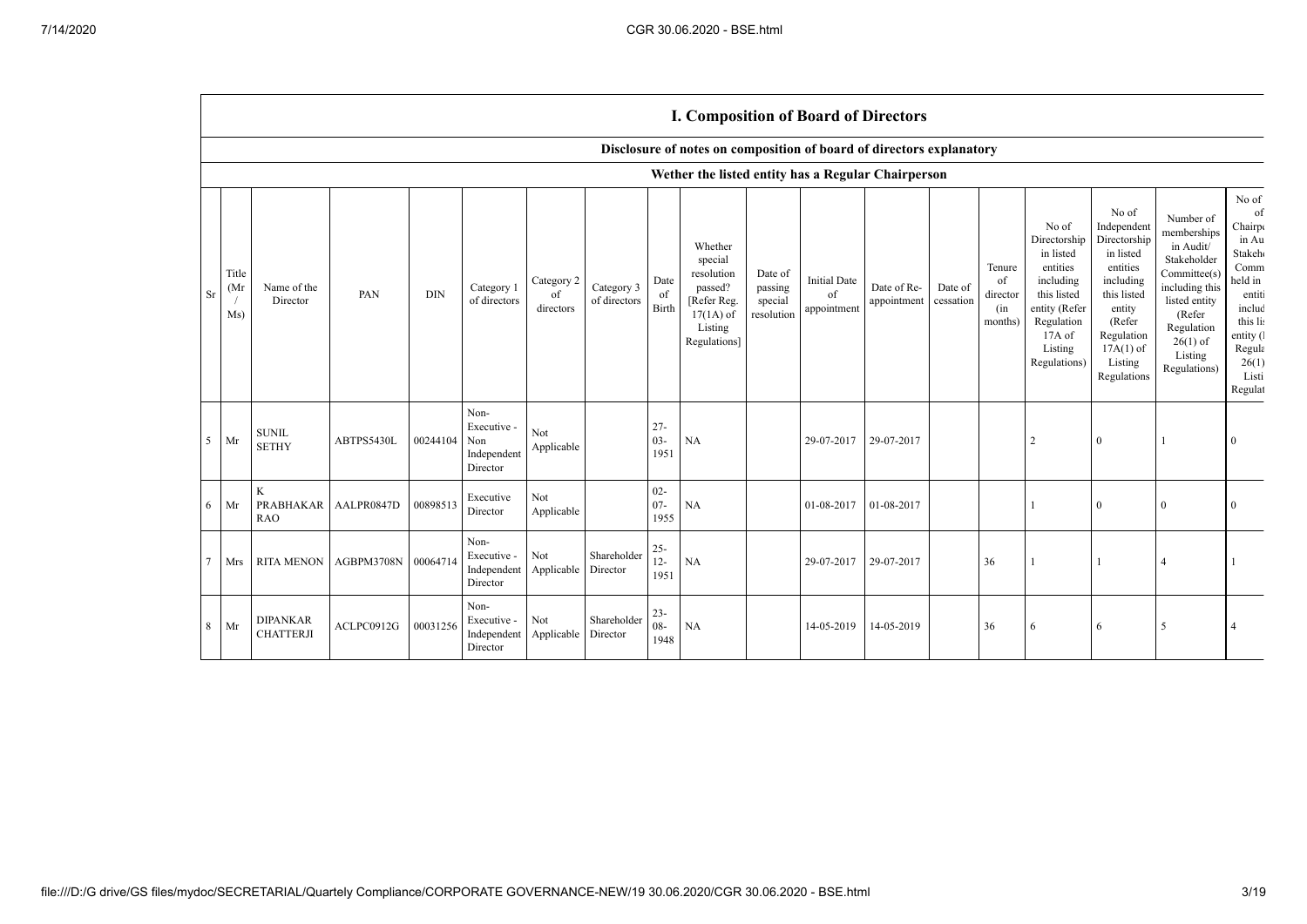$\Gamma$ 

|    |                                   | <b>I. Composition of Board of Directors</b>                          |            |            |                                                           |                               |                            |                         |                                                                                                      |                                             |                                          |                            |                      |                                            |                                                                                                                                                |                                                                                                                                                                      |                                                                                                                                                                          |                                                                                                                                                                                                            |
|----|-----------------------------------|----------------------------------------------------------------------|------------|------------|-----------------------------------------------------------|-------------------------------|----------------------------|-------------------------|------------------------------------------------------------------------------------------------------|---------------------------------------------|------------------------------------------|----------------------------|----------------------|--------------------------------------------|------------------------------------------------------------------------------------------------------------------------------------------------|----------------------------------------------------------------------------------------------------------------------------------------------------------------------|--------------------------------------------------------------------------------------------------------------------------------------------------------------------------|------------------------------------------------------------------------------------------------------------------------------------------------------------------------------------------------------------|
|    |                                   | Disclosure of notes on composition of board of directors explanatory |            |            |                                                           |                               |                            |                         |                                                                                                      |                                             |                                          |                            |                      |                                            |                                                                                                                                                |                                                                                                                                                                      |                                                                                                                                                                          |                                                                                                                                                                                                            |
|    |                                   | Wether the listed entity has a Regular Chairperson                   |            |            |                                                           |                               |                            |                         |                                                                                                      |                                             |                                          |                            |                      |                                            |                                                                                                                                                |                                                                                                                                                                      |                                                                                                                                                                          |                                                                                                                                                                                                            |
| Sr | Title<br>(M <sub>I</sub> )<br>Ms) | Name of<br>the<br>Director                                           | PAN        | <b>DIN</b> | Category 1<br>of directors                                | Category 2<br>of<br>directors | Category 3<br>of directors | Date<br>of<br>Birth     | Whether<br>special<br>resolution<br>passed?<br>[Refer Reg.<br>$17(1A)$ of<br>Listing<br>Regulations] | Date of<br>passing<br>special<br>resolution | <b>Initial Date</b><br>of<br>appointment | Date of Re-<br>appointment | Date of<br>cessation | Tenure<br>of<br>director<br>(in<br>months) | No of<br>Directorship<br>in listed<br>entities<br>including<br>this listed<br>entity (Refer<br>Regulation<br>17A of<br>Listing<br>Regulations) | No of<br>Independent<br>Directorship<br>in listed<br>entities<br>including<br>this listed<br>entity<br>(Refer<br>Regulation<br>$17A(1)$ of<br>Listing<br>Regulations | Number of<br>memberships<br>in Audit/<br>Stakeholder<br>Committee(s)<br>including this<br>listed entity<br>(Refer<br>Regulation<br>$26(1)$ of<br>Listing<br>Regulations) | No of post<br>0f<br>Chairperson<br>in Audit/<br>Stakeholder<br>Committee<br>held in listed<br>entities<br>including<br>this listed<br>entity (Refer<br>Regulation<br>$26(1)$ of<br>Listing<br>Regulations) |
| 9  | Mr                                | <b>SHASHI</b><br><b>KANT</b><br>SHARMA                               | AAAPS2188M | 03281847   | Non-<br>Executive -<br>Independent Applicable<br>Director | Not                           | Shareholder<br>Director    | $25 -$<br>$09-$<br>1952 | <b>NA</b>                                                                                            |                                             | 12-08-2019                               | 12-08-2019                 |                      | 36                                         |                                                                                                                                                |                                                                                                                                                                      |                                                                                                                                                                          |                                                                                                                                                                                                            |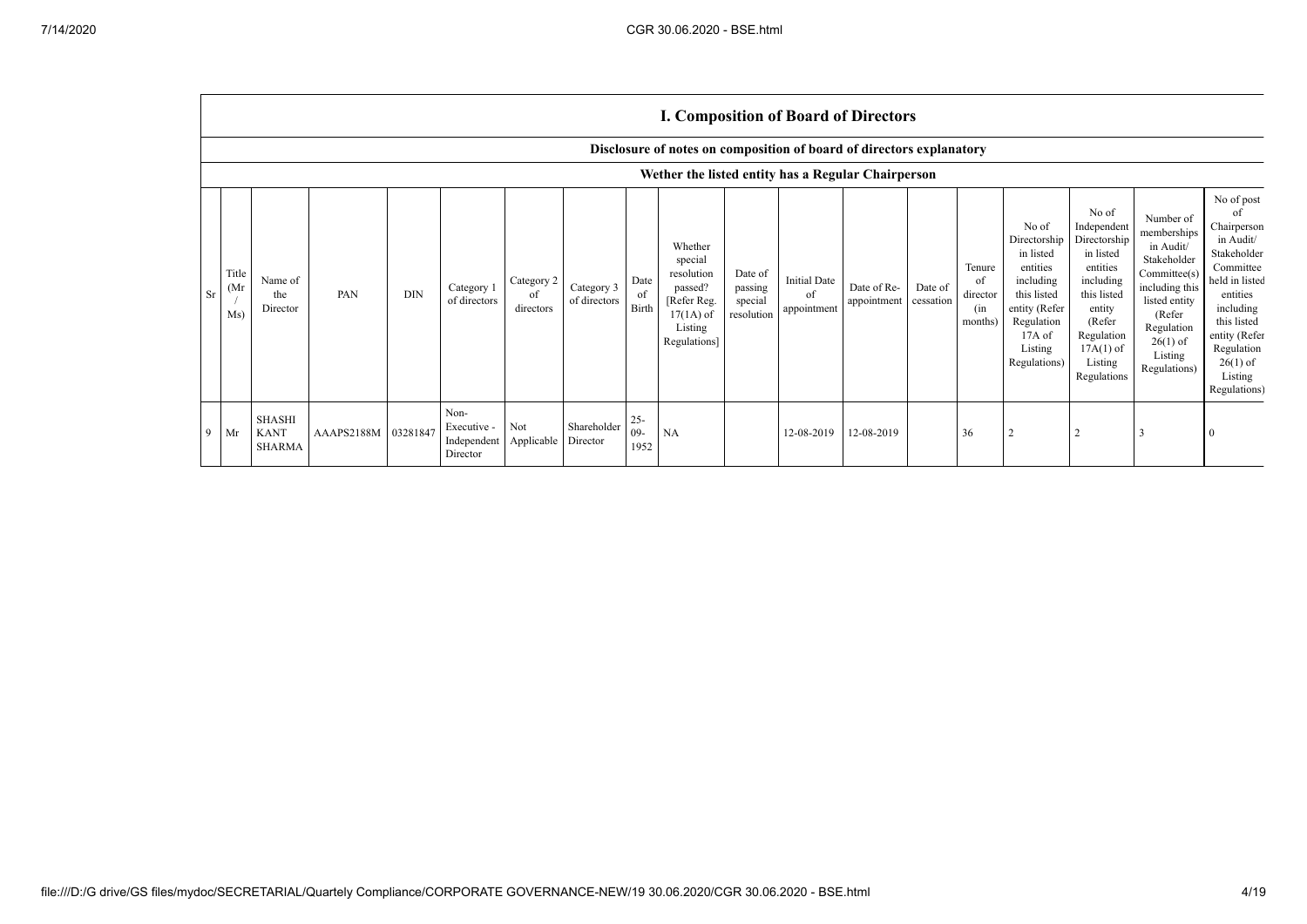|                | <b>Audit Committee Details</b> |                                     |                                                       |                            |                        |                      |         |
|----------------|--------------------------------|-------------------------------------|-------------------------------------------------------|----------------------------|------------------------|----------------------|---------|
|                |                                |                                     | Whether the Audit Committee has a Regular Chairperson |                            | Yes                    |                      |         |
| Sr             | <b>DIN</b><br>Number           | Name of Committee<br>members        | Category 1 of directors                               | Category 2 of<br>directors | Date of<br>Appointment | Date of<br>Cessation | Remarks |
|                | 00031256                       | <b>DIPANKAR</b><br><b>CHATTERJI</b> | Non-Executive - Independent<br>Director               | Chairperson                | 14-05-2019             |                      |         |
| $\overline{2}$ | 00064714                       | <b>RITA MENON</b>                   | Non-Executive - Independent<br>Director               | Member                     | 14-05-2019             |                      |         |
| 3              | 00253371                       | <b>DA PRASANNA</b>                  | Non-Executive - Independent<br>Director               | Member                     | $06 - 05 - 2016$       |                      |         |
| 4              | 00024262                       | <b>ARUN DUGGAL</b>                  | Non-Executive - Independent<br>Director               | Member                     | 22-02-2016             |                      |         |
|                | 00244104                       | <b>SUNIL SETHY</b>                  | Non-Executive - Non<br>Independent Director           | Member                     | 29-07-2017             |                      |         |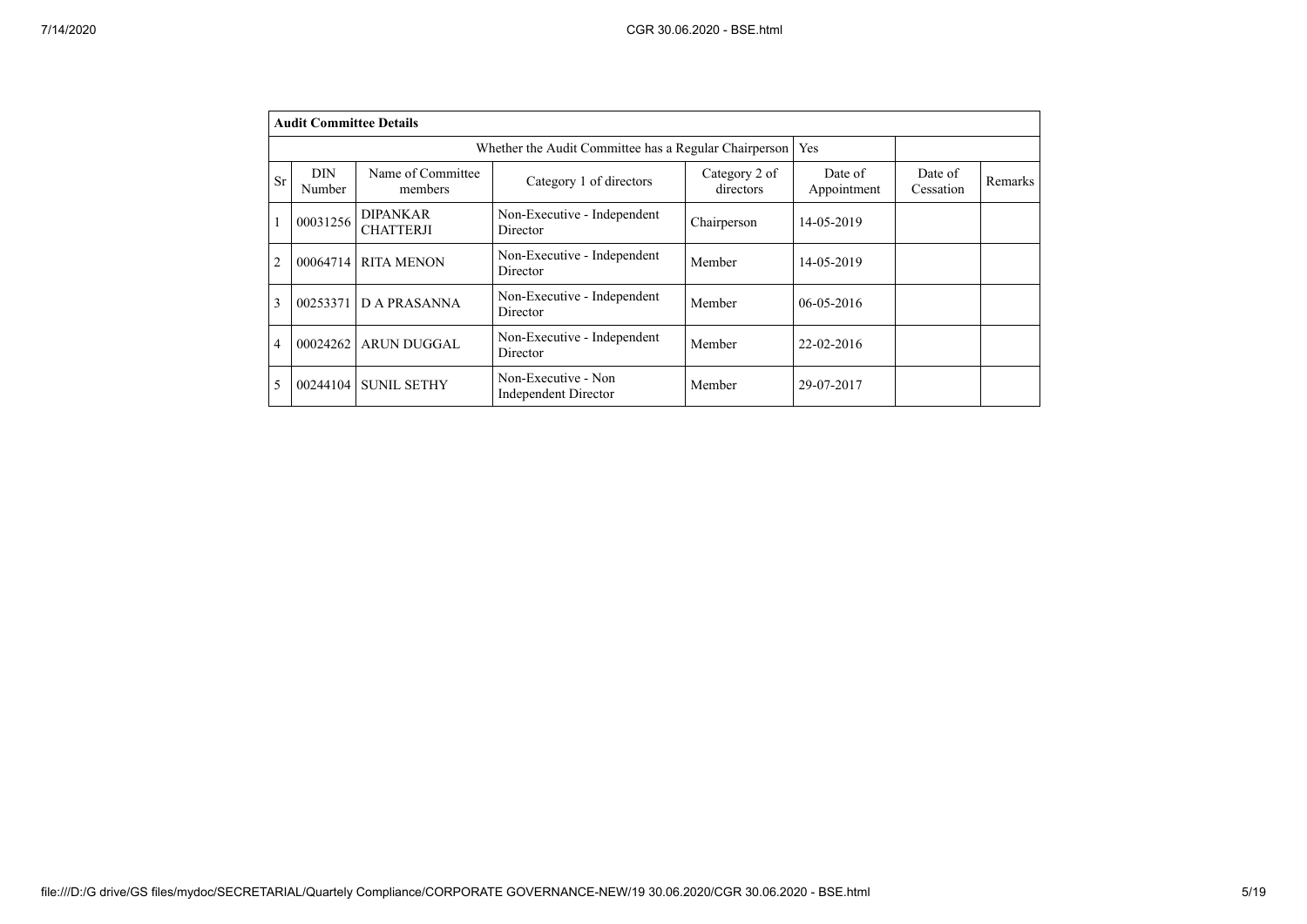|                |                                                                                                                                         | Nomination and remuneration committee |                                                                             |             |                  |                      |         |
|----------------|-----------------------------------------------------------------------------------------------------------------------------------------|---------------------------------------|-----------------------------------------------------------------------------|-------------|------------------|----------------------|---------|
|                |                                                                                                                                         |                                       | Whether the Nomination and remuneration committee has a Regular Chairperson |             | Yes              |                      |         |
| <b>Sr</b>      | Name of Committee<br><b>DIN</b><br>Category 2 of<br>Date of<br>Category 1 of directors<br>directors<br>Appointment<br>Number<br>members |                                       |                                                                             |             |                  | Date of<br>Cessation | Remarks |
| $\overline{1}$ | 00253371                                                                                                                                | <b>DA PRASANNA</b>                    | Non-Executive - Independent<br>Director                                     | Chairperson | $06 - 05 - 2016$ |                      |         |
| $\overline{2}$ | 00024262                                                                                                                                | <b>ARUN DUGGAL</b>                    | Non-Executive - Independent<br>Director                                     | Member      | 21-07-2017       |                      |         |
| 3              | 00031256                                                                                                                                | <b>DIPANKAR</b><br><b>CHATTERJI</b>   | Non-Executive - Independent<br>Director                                     | Member      | 14-05-2019       |                      |         |
| $\overline{4}$ | 00244104                                                                                                                                | <b>SUNIL SETHY</b>                    | Non-Executive - Non<br>Independent Director                                 | Member      | 29-07-2017       |                      |         |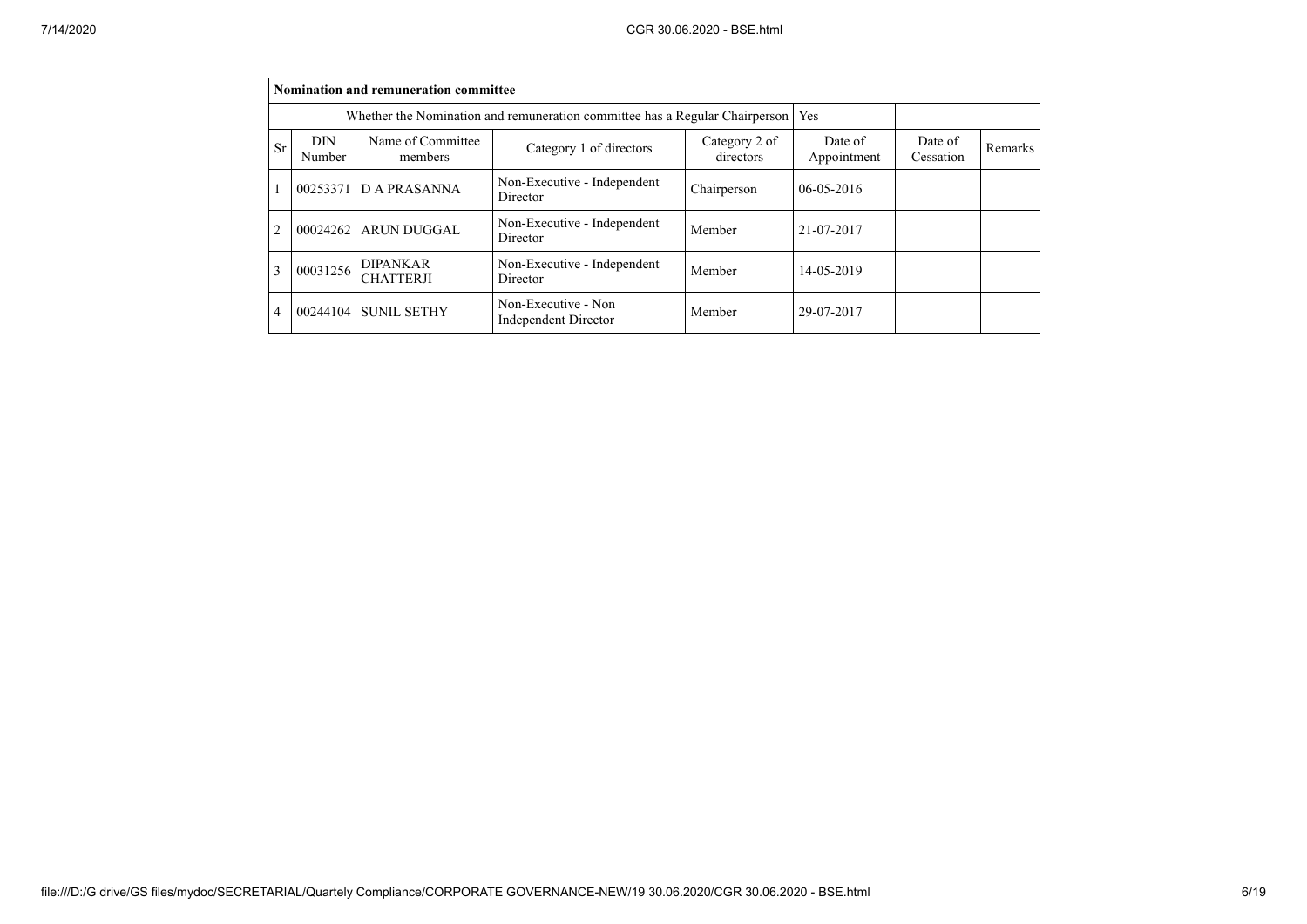|    | <b>Stakeholders Relationship Committee</b>                                       |                                     |                                         |                            |                        |                      |                              |  |  |  |  |
|----|----------------------------------------------------------------------------------|-------------------------------------|-----------------------------------------|----------------------------|------------------------|----------------------|------------------------------|--|--|--|--|
|    | Whether the Stakeholders Relationship Committee has a Regular Chairperson<br>Yes |                                     |                                         |                            |                        |                      |                              |  |  |  |  |
| Sr | DIN<br>Number                                                                    | Name of Committee<br>members        | Category 1 of directors                 | Category 2 of<br>directors | Date of<br>Appointment | Date of<br>Cessation | Remarks                      |  |  |  |  |
|    | 00253371                                                                         | D A PRASANNA                        | Non-Executive - Independent<br>Director | Chairperson                | $06-05-2016$           |                      | Textual<br>Information $(1)$ |  |  |  |  |
| 2  | 00064714                                                                         | <b>RITA MENON</b>                   | Non-Executive - Independent<br>Director | Member                     | 14-05-2019             |                      |                              |  |  |  |  |
| 3  | 00031256                                                                         | <b>DIPANKAR</b><br><b>CHATTERJI</b> | Non-Executive - Independent<br>Director | Member                     | 14-05-2019             |                      |                              |  |  |  |  |
| 4  | 00021965                                                                         | <b>N SURESH</b><br><b>KRISHNAN</b>  | <b>Executive Director</b>               | Member                     | 19-10-2015             |                      |                              |  |  |  |  |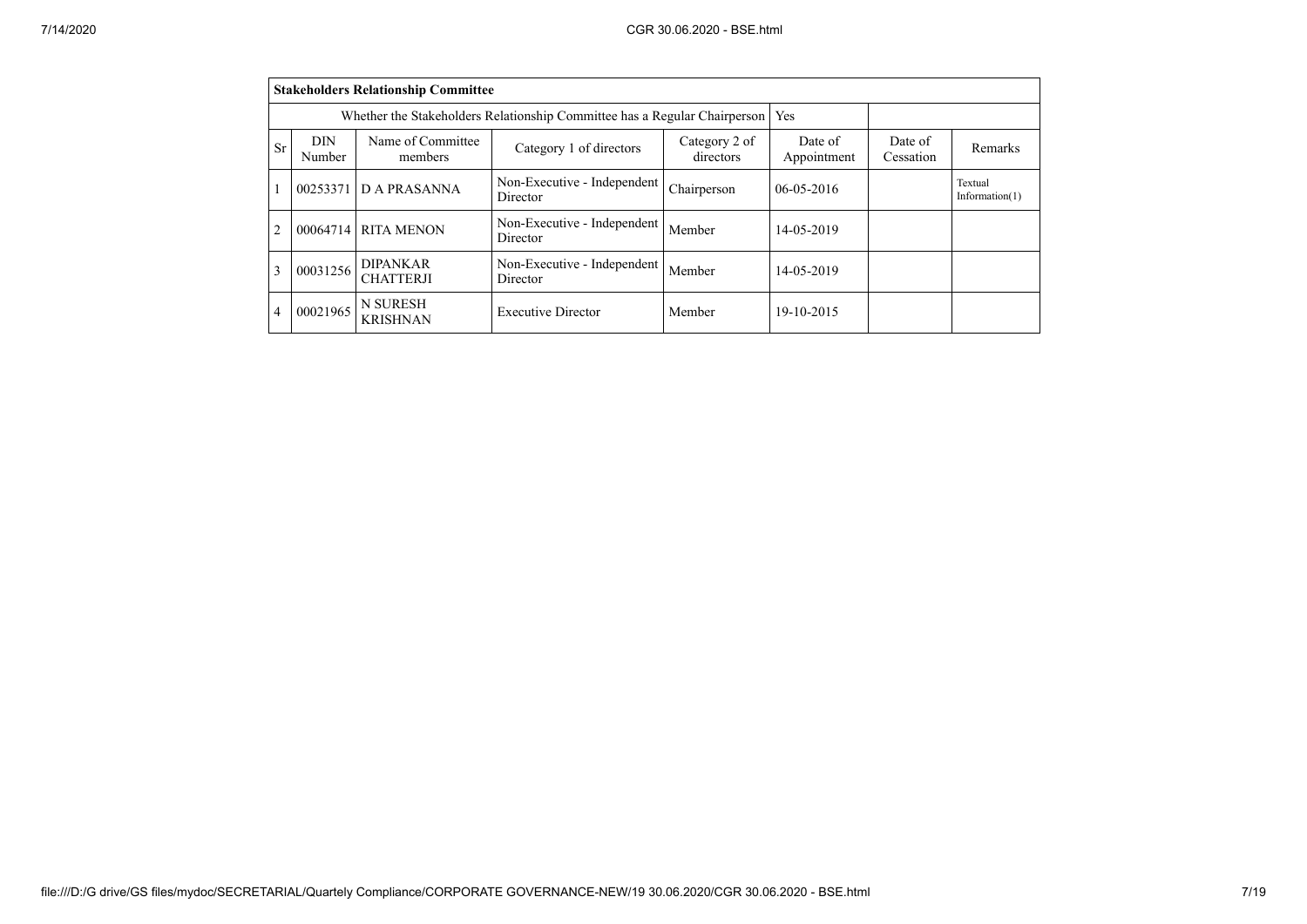|                        | <b>Sr Text Block</b>                                                                                                           |
|------------------------|--------------------------------------------------------------------------------------------------------------------------------|
| Textual Information(1) | Mr. D.A.Prasanna was appointed as a member of the committee on 06.05.2016 and designated as a<br>Chairperson w.e.f. 14.05.2019 |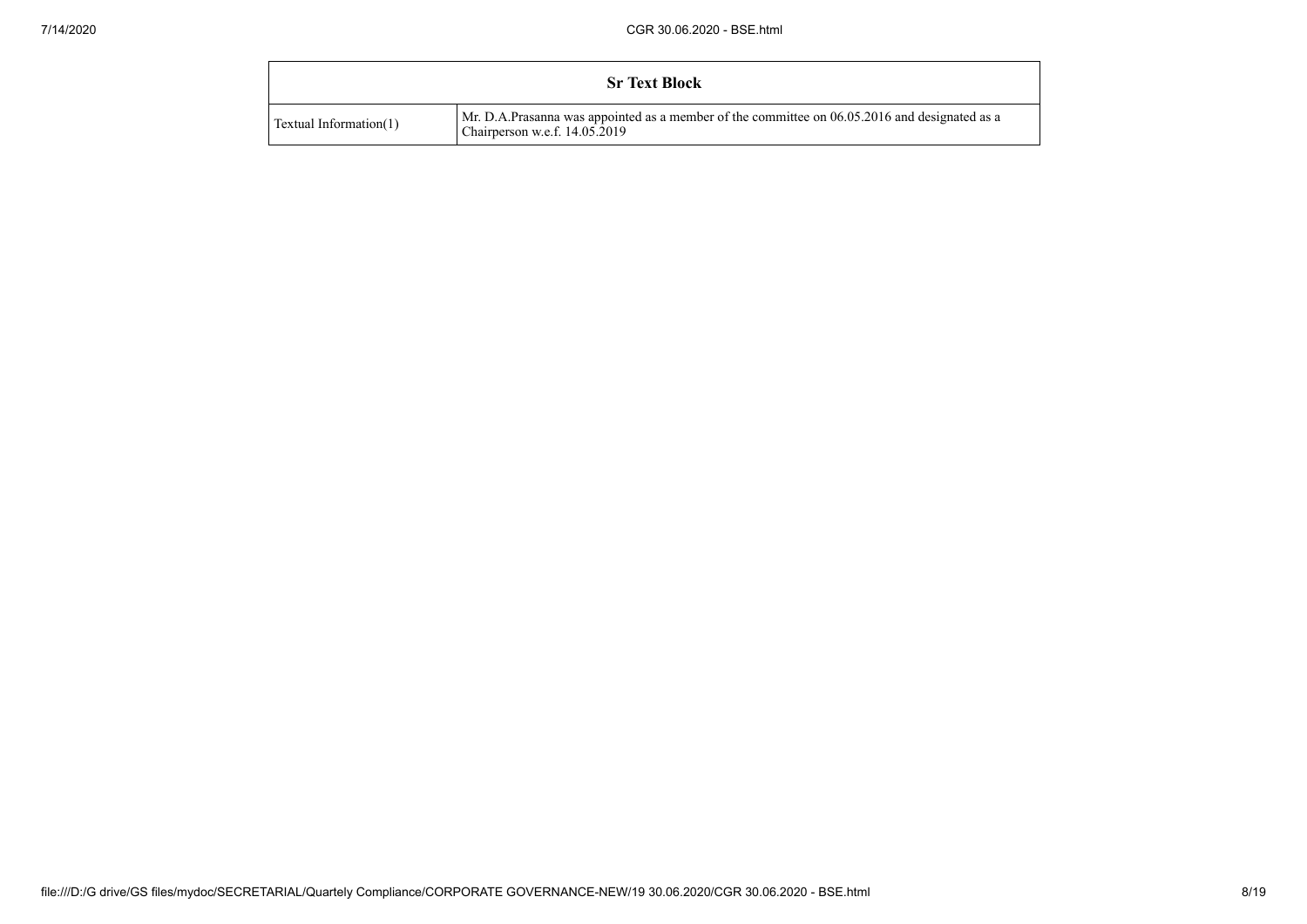|           | <b>Risk Management Committee</b>                                |                              |                            |                            |                        |                      |         |  |  |  |  |
|-----------|-----------------------------------------------------------------|------------------------------|----------------------------|----------------------------|------------------------|----------------------|---------|--|--|--|--|
|           | Whether the Risk Management Committee has a Regular Chairperson |                              |                            |                            |                        |                      |         |  |  |  |  |
| <b>Sr</b> | DIN<br>Number                                                   | Name of Committee<br>members | Category 1 of<br>directors | Category 2 of<br>directors | Date of<br>Appointment | Date of<br>Cessation | Remarks |  |  |  |  |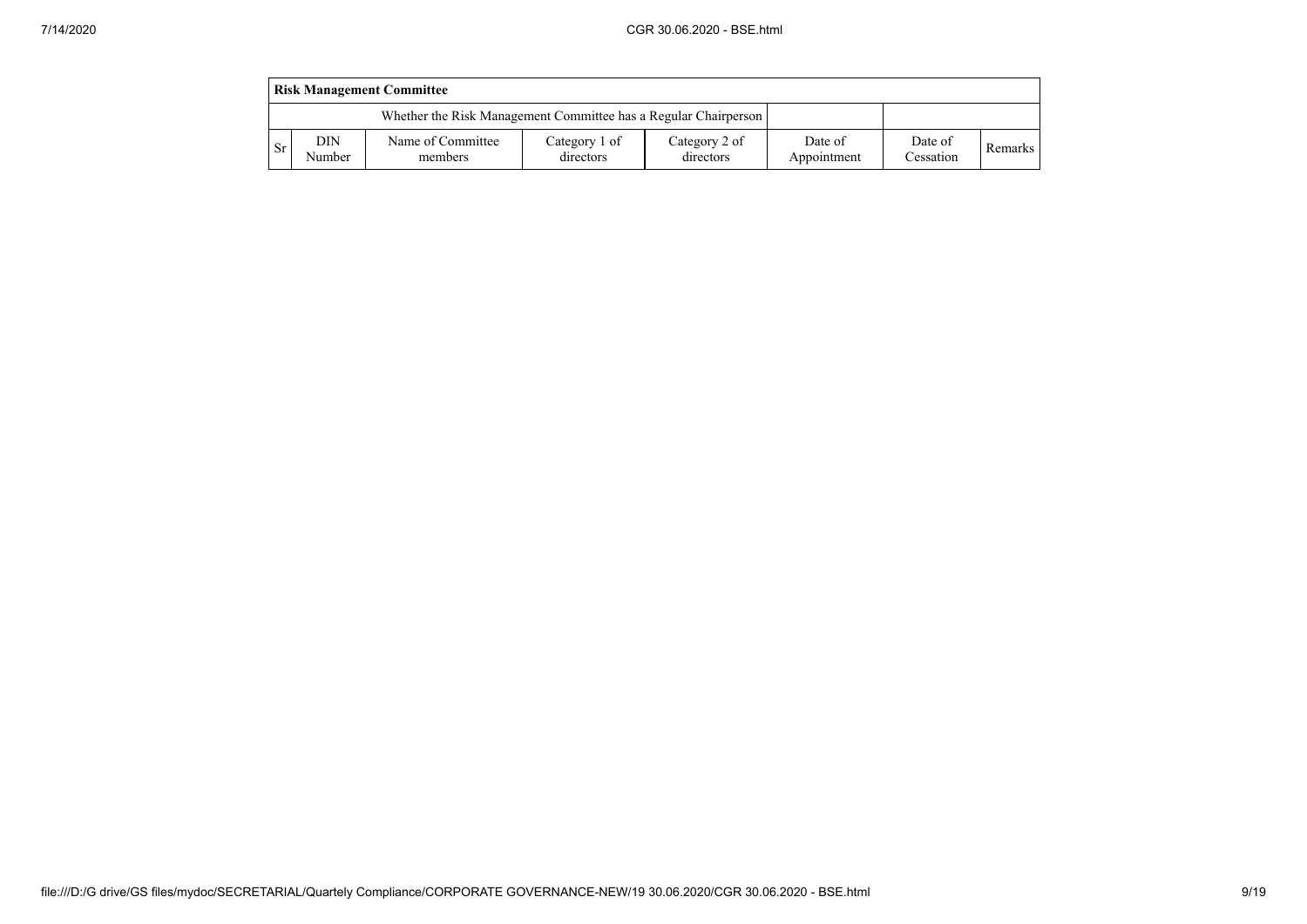|                | <b>Corporate Social Responsibility Committee</b> |                                                                                 |                                         |                            |                        |                      |                              |  |  |  |  |
|----------------|--------------------------------------------------|---------------------------------------------------------------------------------|-----------------------------------------|----------------------------|------------------------|----------------------|------------------------------|--|--|--|--|
|                |                                                  | Whether the Corporate Social Responsibility Committee has a Regular Chairperson | <b>Yes</b>                              |                            |                        |                      |                              |  |  |  |  |
| <b>Sr</b>      | <b>DIN</b><br>Number                             | Name of Committee<br>members                                                    | Category 1 of directors                 | Category 2 of<br>directors | Date of<br>Appointment | Date of<br>Cessation | Remarks                      |  |  |  |  |
| $\mathbf{1}$   | 00064714                                         | <b>RITA MENON</b>                                                               | Non-Executive - Independent<br>Director | Chairperson                | 29-07-2017             |                      | Textual<br>Information $(1)$ |  |  |  |  |
| $\overline{2}$ | 00253371                                         | D A PRASANNA                                                                    | Non-Executive - Independent<br>Director | Member                     | $06 - 05 - 2016$       |                      |                              |  |  |  |  |
| 3              | 00021965                                         | <b>N SURESH</b><br><b>KRISHNAN</b>                                              | <b>Executive Director</b>               | Member                     | 14-05-2019             |                      |                              |  |  |  |  |
| $\overline{4}$ | 00898513                                         | K PRABHAKAR<br><b>RAO</b>                                                       | <b>Executive Director</b>               | Member                     | 29-07-2017             |                      |                              |  |  |  |  |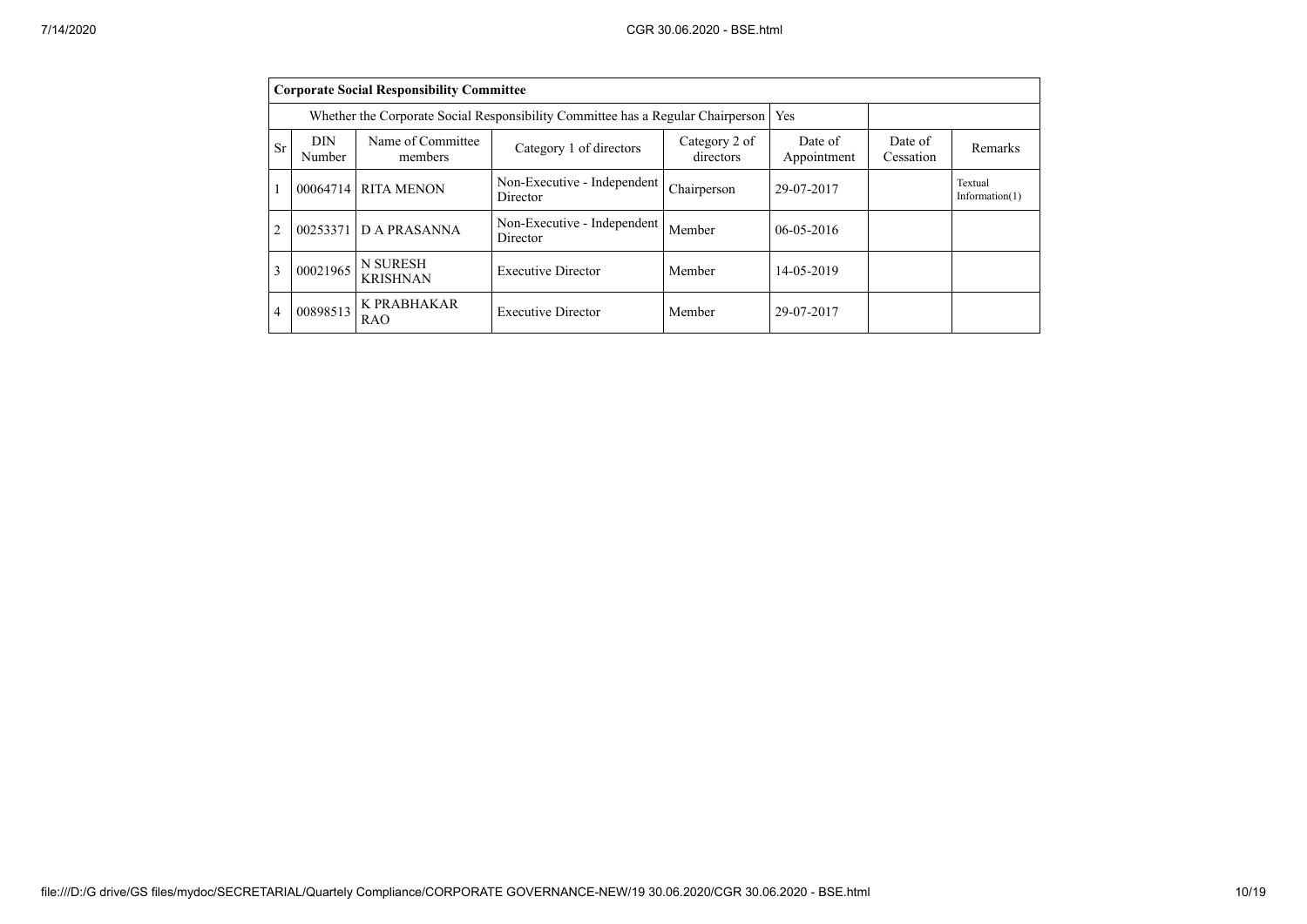|                        | <b>Sr Text Block</b>                                                                                                          |  |
|------------------------|-------------------------------------------------------------------------------------------------------------------------------|--|
| Textual Information(1) | Mrs. Rita Menon was appointed as a member of the committee on 29.07.2017 and designated as a<br>Chairperson w.e.f. 14.05.2019 |  |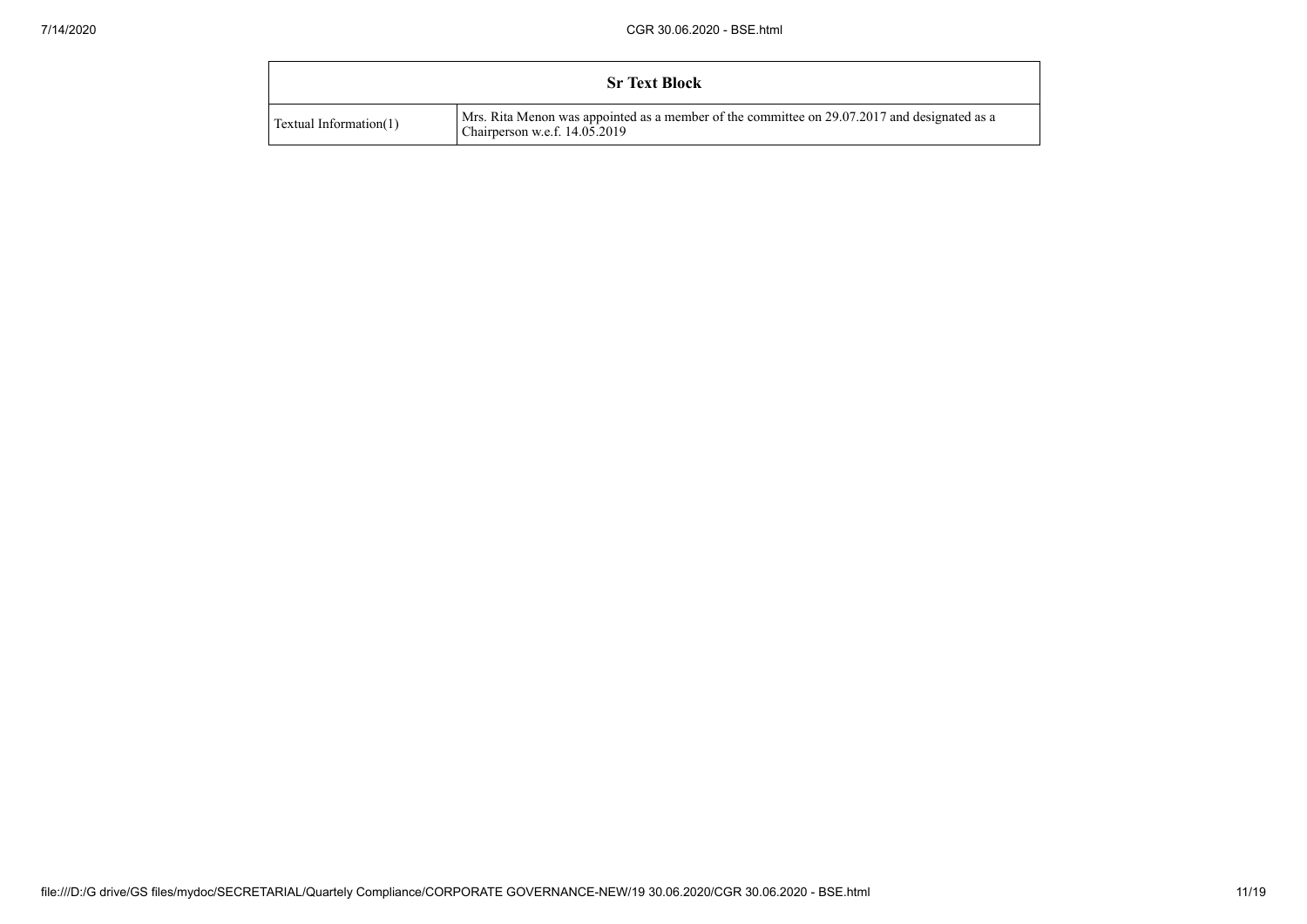| Other Committee |                                                                                                                                     |  |  |
|-----------------|-------------------------------------------------------------------------------------------------------------------------------------|--|--|
|                 | Sr   DIN Number   Name of Committee members   Name of other committee   Category 1 of directors   Category 2 of directors   Remarks |  |  |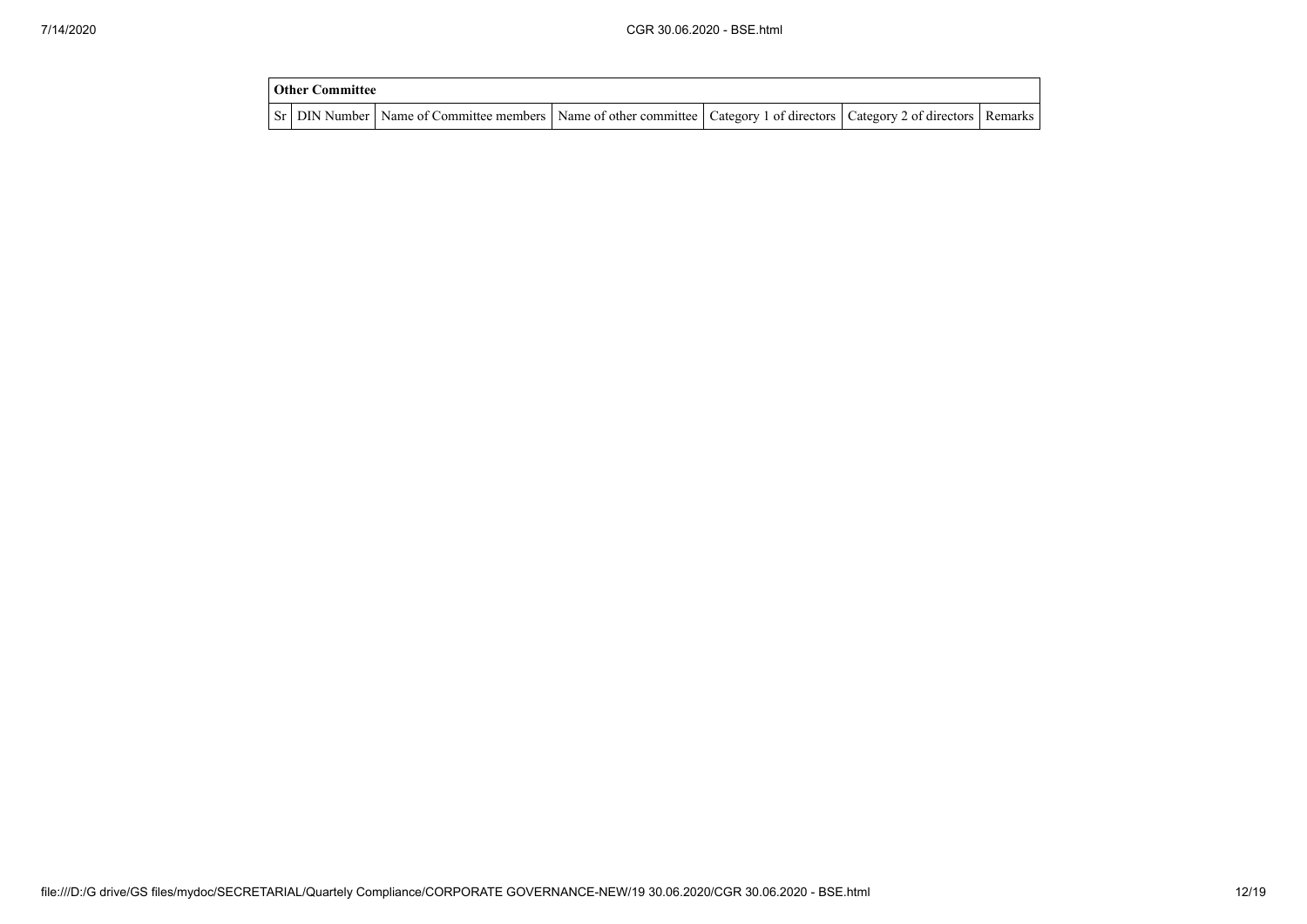|                                                                     | <b>Annexure 1</b>                                           |                                                               |                                                                   |                                       |                                                     |                                    |                                                           |
|---------------------------------------------------------------------|-------------------------------------------------------------|---------------------------------------------------------------|-------------------------------------------------------------------|---------------------------------------|-----------------------------------------------------|------------------------------------|-----------------------------------------------------------|
| <b>Annexure 1</b>                                                   |                                                             |                                                               |                                                                   |                                       |                                                     |                                    |                                                           |
| <b>III. Meeting of Board of Directors</b>                           |                                                             |                                                               |                                                                   |                                       |                                                     |                                    |                                                           |
| Disclosure of notes on meeting of board of<br>directors explanatory |                                                             |                                                               |                                                                   |                                       |                                                     |                                    |                                                           |
| <b>Sr</b>                                                           | $Date(s)$ of meeting<br>(if any) in the<br>previous quarter | $Date(s)$ of<br>meeting (if any)<br>in the current<br>quarter | Maximum gap between<br>any two consecutive (in<br>number of days) | Notes for<br>not<br>providing<br>Date | Whether<br>requirement of<br>Quorum met<br>(Yes/No) | Number of<br>Directors<br>present* | No. of Independent<br>Directors attending<br>the meeting* |
|                                                                     | $04 - 02 - 2020$                                            |                                                               |                                                                   |                                       | Yes                                                 | 9                                  |                                                           |
| $\overline{2}$                                                      |                                                             | 12-06-2020                                                    | 128                                                               |                                       | Yes                                                 | 9                                  |                                                           |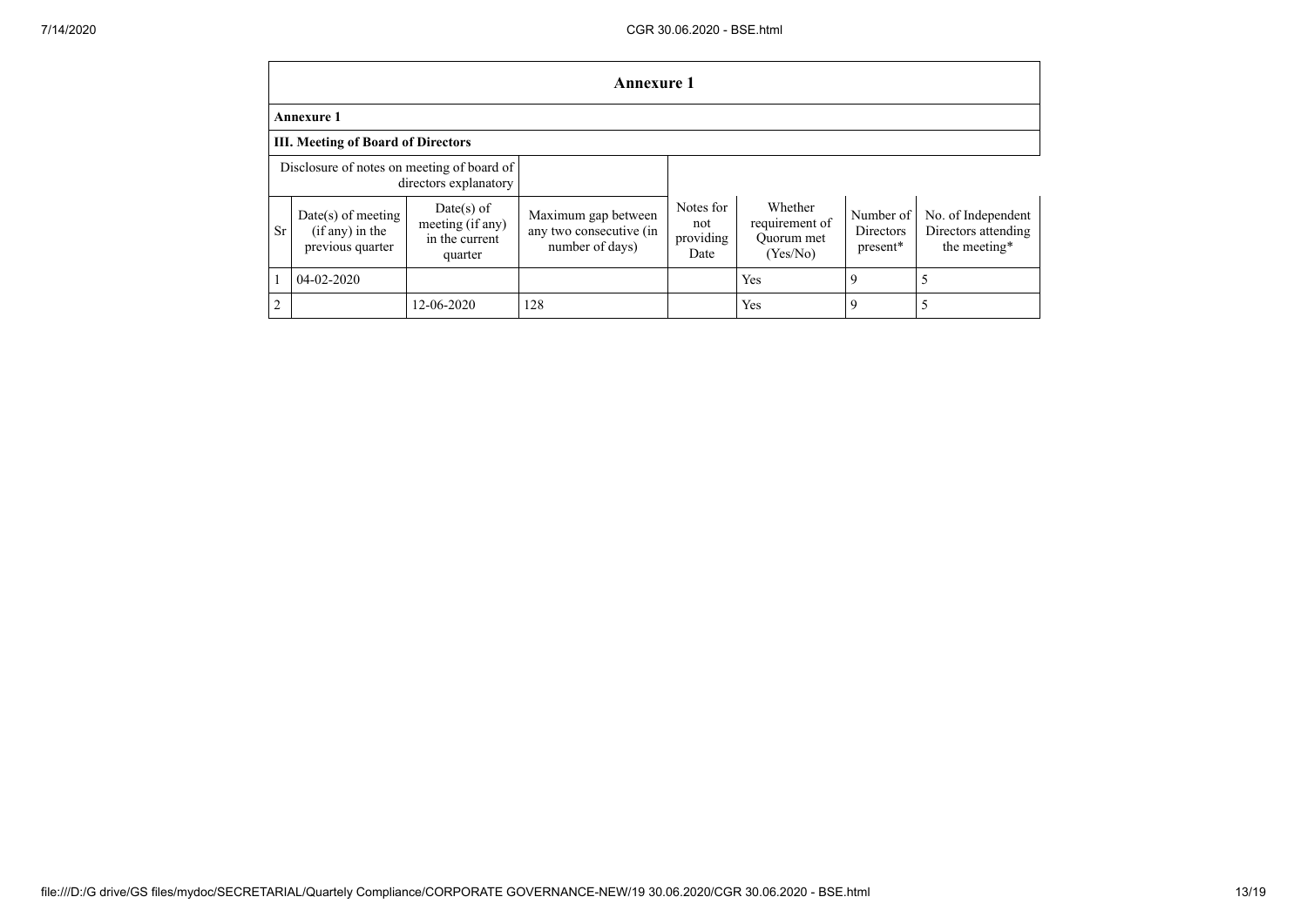|                | <b>Annexure 1</b>                                        |                                                                                                         |                                                                      |                               |                                       |                                                     |                                       |                                                                 |
|----------------|----------------------------------------------------------|---------------------------------------------------------------------------------------------------------|----------------------------------------------------------------------|-------------------------------|---------------------------------------|-----------------------------------------------------|---------------------------------------|-----------------------------------------------------------------|
|                | <b>IV. Meeting of Committees</b>                         |                                                                                                         |                                                                      |                               |                                       |                                                     |                                       |                                                                 |
|                | Disclosure of notes on meeting of committees explanatory |                                                                                                         |                                                                      |                               |                                       |                                                     |                                       |                                                                 |
| <b>Sr</b>      | Name of<br>Committee                                     | $Date(s)$ of meeting (Enter dates<br>of Previous quarter and Current<br>quarter in chronological order) | Maximum gap<br>between any two<br>consecutive (in<br>number of days) | Name of<br>other<br>committee | Reson for<br>not<br>providing<br>date | Whether<br>requirement<br>of Quorum<br>met (Yes/No) | Number<br>of<br>Directors<br>present* | No. of<br>Independent<br>Directors<br>attending the<br>meeting* |
|                | Audit<br>Committee                                       | $04-02-2020$                                                                                            |                                                                      |                               |                                       | Yes                                                 | 5                                     | $\overline{4}$                                                  |
| $\overline{2}$ | Audit<br>Committee                                       | 12-06-2020                                                                                              | 128                                                                  |                               |                                       | Yes                                                 | 5                                     | $\overline{4}$                                                  |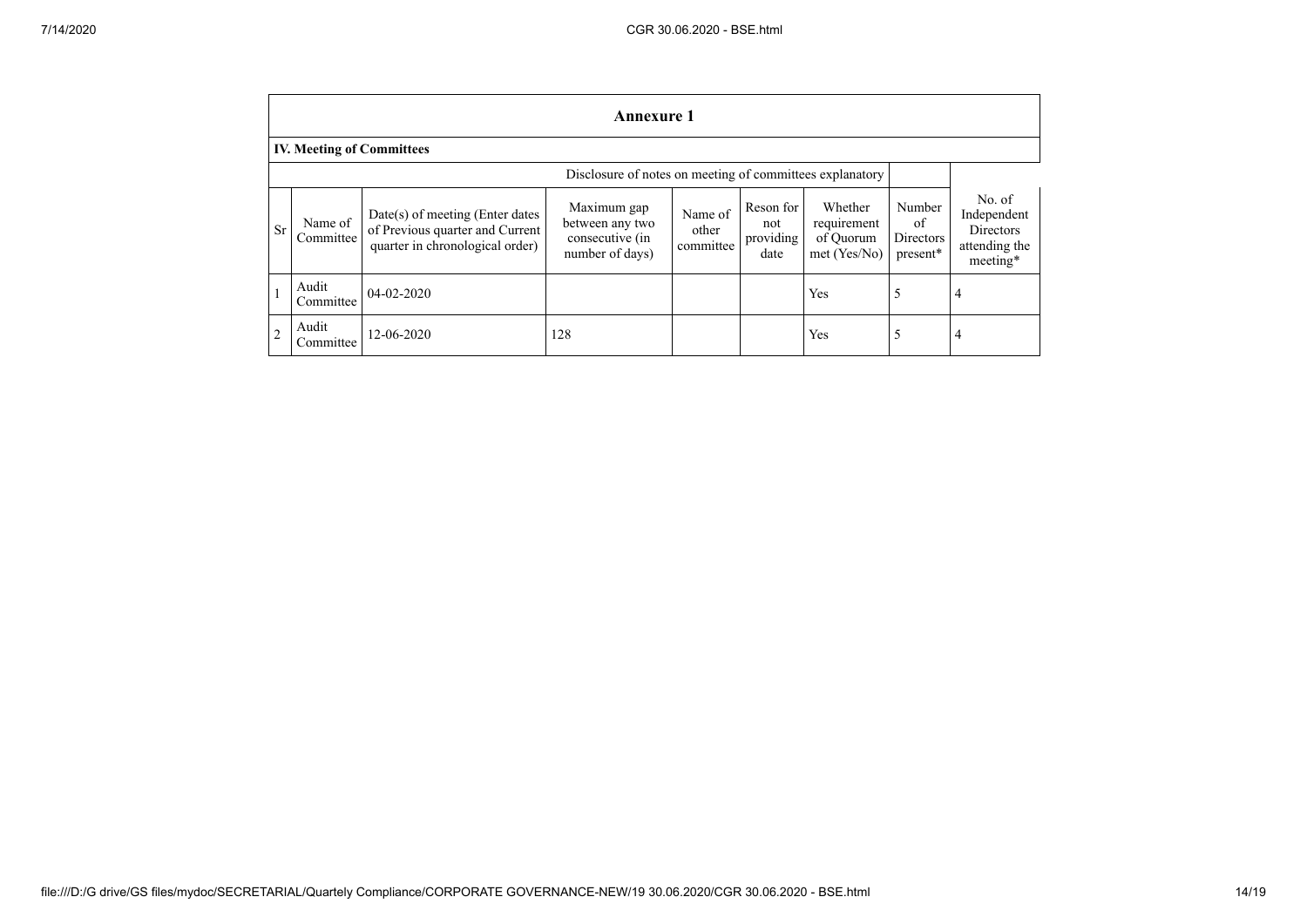|    | Annexure 1                                                                                                |                                  |                                                                    |  |  |
|----|-----------------------------------------------------------------------------------------------------------|----------------------------------|--------------------------------------------------------------------|--|--|
|    | <b>V. Related Party Transactions</b>                                                                      |                                  |                                                                    |  |  |
| Sr | Subject                                                                                                   | Compliance status<br>(Yes/No/NA) | If status is "No" details of non-<br>compliance may be given here. |  |  |
|    | Whether prior approval of audit committee obtained                                                        | Yes                              |                                                                    |  |  |
| 2  | Whether shareholder approval obtained for material RPT                                                    | NA                               |                                                                    |  |  |
| 3  | Whether details of RPT entered into pursuant to omnibus approval<br>have been reviewed by Audit Committee | Yes                              |                                                                    |  |  |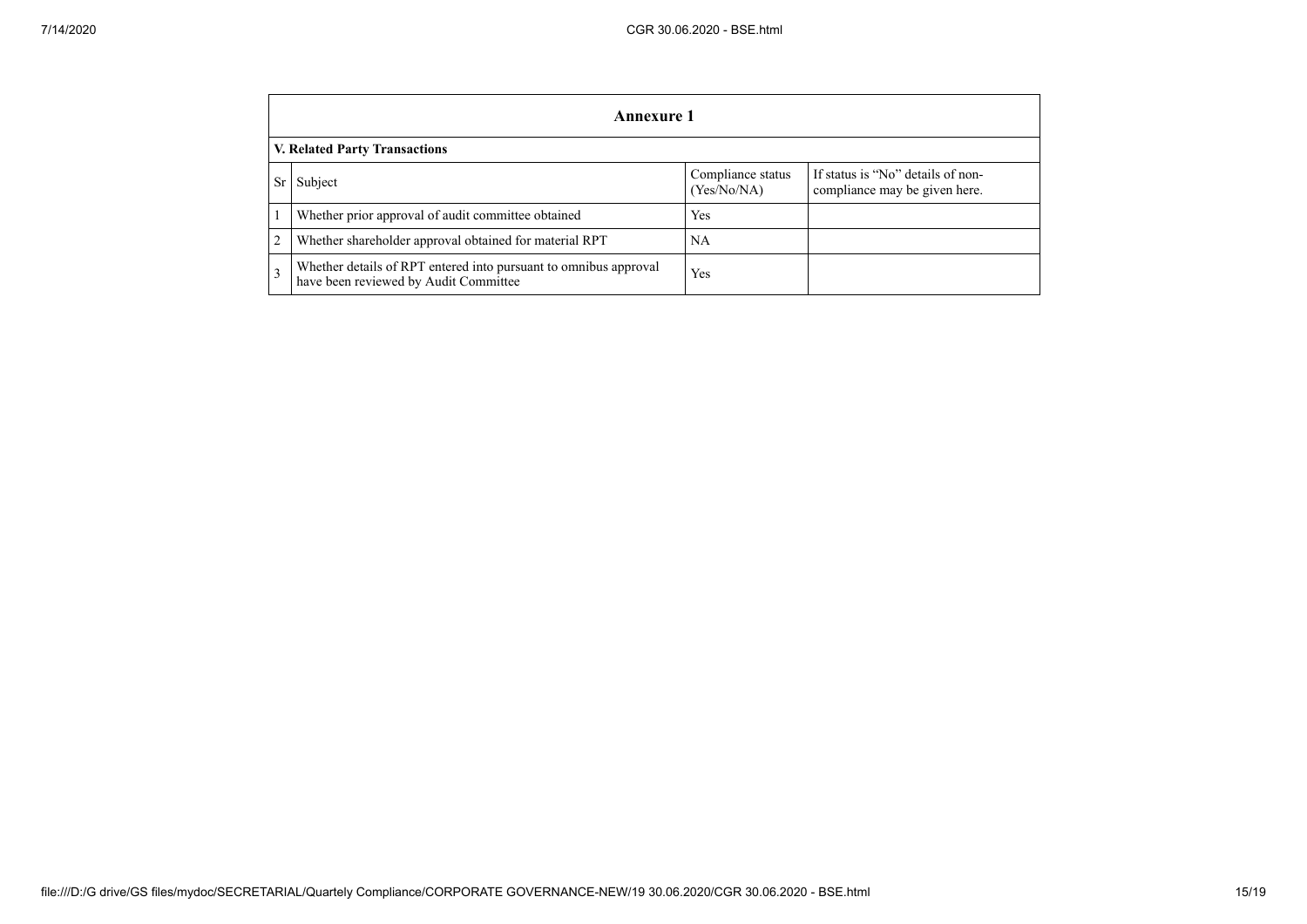|                | <b>Annexure 1</b>                                                                                                                                                                                               |                               |  |  |  |  |
|----------------|-----------------------------------------------------------------------------------------------------------------------------------------------------------------------------------------------------------------|-------------------------------|--|--|--|--|
|                | <b>VI. Affirmations</b>                                                                                                                                                                                         |                               |  |  |  |  |
| Sr             | Subject                                                                                                                                                                                                         | Compliance<br>status (Yes/No) |  |  |  |  |
|                | The composition of Board of Directors is in terms of SEBI (Listing obligations and disclosure requirements)<br>Regulations, 2015                                                                                | Yes                           |  |  |  |  |
| $\overline{2}$ | The composition of the following committees is in terms of SEBI(Listing obligations and disclosure requirements)<br>Regulations, 2015 a. Audit Committee                                                        | Yes                           |  |  |  |  |
| 3              | The composition of the following committees is in terms of SEBI(Listing obligations and disclosure requirements)<br>Regulations, 2015. b. Nomination & remuneration committee                                   | Yes                           |  |  |  |  |
| $\overline{4}$ | The composition of the following committees is in terms of SEBI(Listing obligations and disclosure requirements)<br>Regulations, 2015. c. Stakeholders relationship committee                                   | Yes                           |  |  |  |  |
| 5              | The composition of the following committees is in terms of SEBI(Listing obligations and disclosure requirements)<br>Regulations, 2015. d. Risk management committee (applicable to the top 500 listed entities) | <b>NA</b>                     |  |  |  |  |
| 6              | The committee members have been made aware of their powers, role and responsibilities as specified in SEBI<br>(Listing obligations and disclosure requirements) Regulations, 2015.                              | Yes                           |  |  |  |  |
| $\overline{7}$ | The meetings of the board of directors and the above committees have been conducted in the manner as specified in<br>SEBI (Listing obligations and disclosure requirements) Regulations, 2015.                  | Yes                           |  |  |  |  |
| 8              | This report and/or the report submitted in the previous quarter has been placed before Board of Directors.                                                                                                      | Yes                           |  |  |  |  |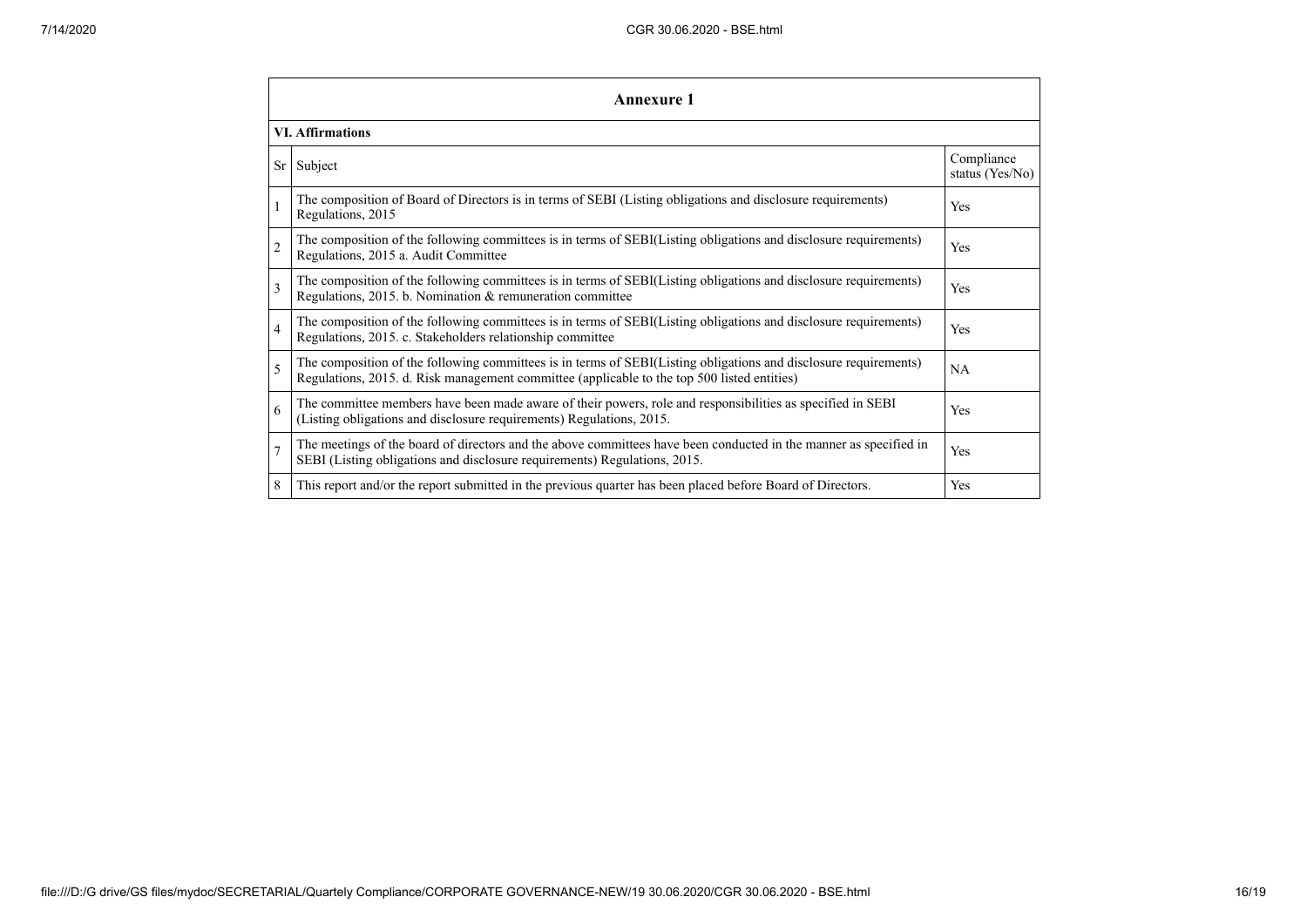| <b>Annexure 1</b> |                   |                                          |  |
|-------------------|-------------------|------------------------------------------|--|
| <b>Sr</b>         | Subject           | Compliance status                        |  |
|                   | Name of signatory | Vijayamahantesh Khannur                  |  |
|                   | Designation       | Company Secretary and Compliance Officer |  |